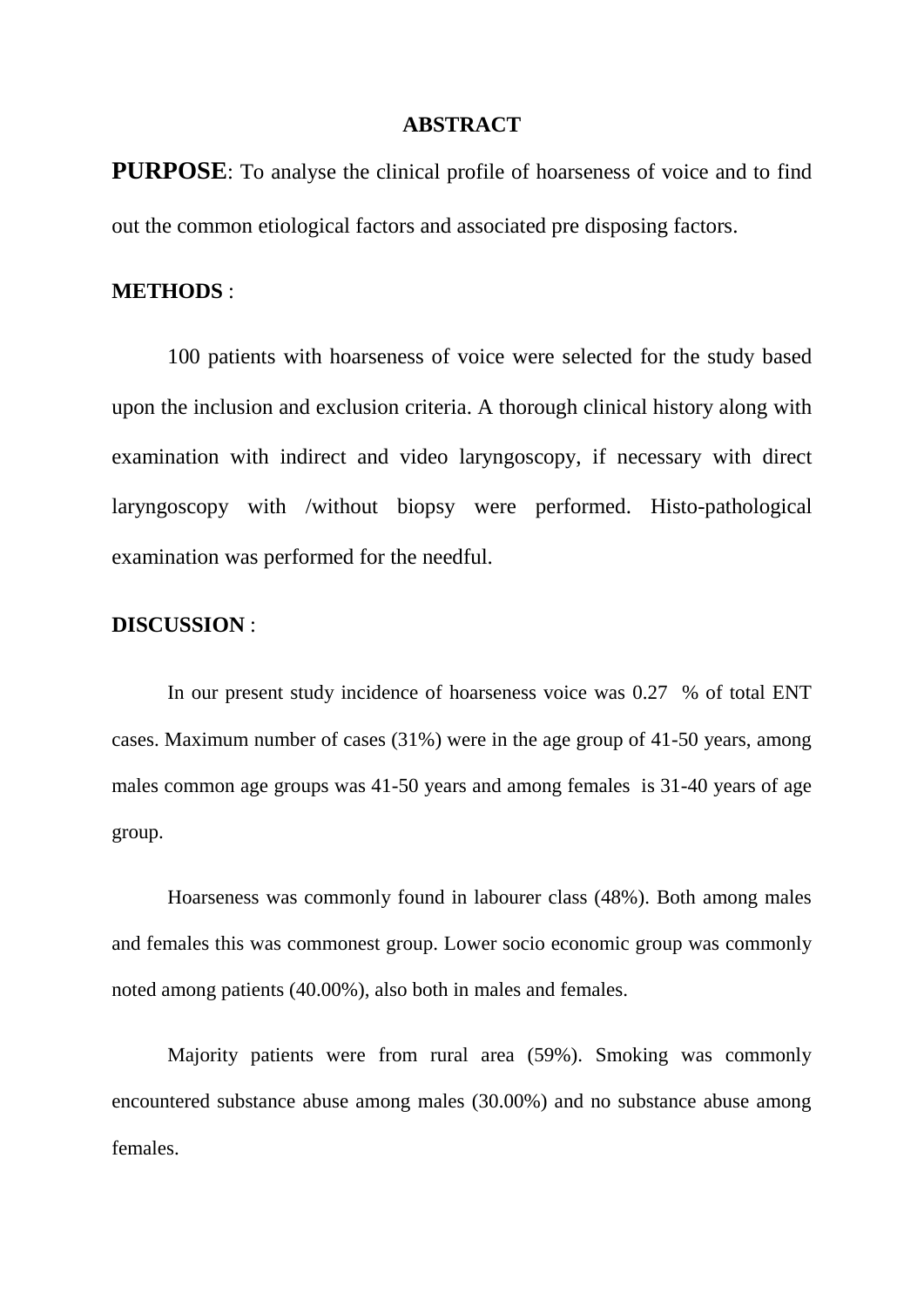Along with hoarseness (100%) other symptom with which patient presented were dysphagia (25%), neck swelling (14%), dry cough (10%), foreign body sensation in throat (10%), stridor (5%) and Hemoptysis (5%).

Maximum number of patients presented with hoarseness of voice with duration of <1 month. On indirect laryngoscopic examination commonest finding was ulcero proliferative growth (33.33%).Indirect laryngoscopic examination done in 97% and video laryngoscopic examination in 41%.

Among 73% patients of histo-pathological studies, commonest finding was squamous cell carcinoma (45.2%). Laryngeal malignancy was the commonest cause of hoarseness of voice (33%) and males were commonly affected. Smoking was noted in all male patients with malignancy (80%), along with alcohol consumption in 70% and chewing tobacco preparation in 65% of cases.

Vocal cord nodules were found in 22% of patient and was the second most common disease with male to female ratio 1:2. Vocal cord palsy was found in 15% of cases and was common in females (29%). Chronic laryngitis and GERD was found in 10% and was found in 23% among males and 18% among females, with male to female ratio 1:1.

Tuberculosis was found in 8%, all cases were males, with pulmonary tuberculosis. Vocal cord papilloma presented in 5% of cases and females were commonly affected (66%) with male to female ration 1:2.